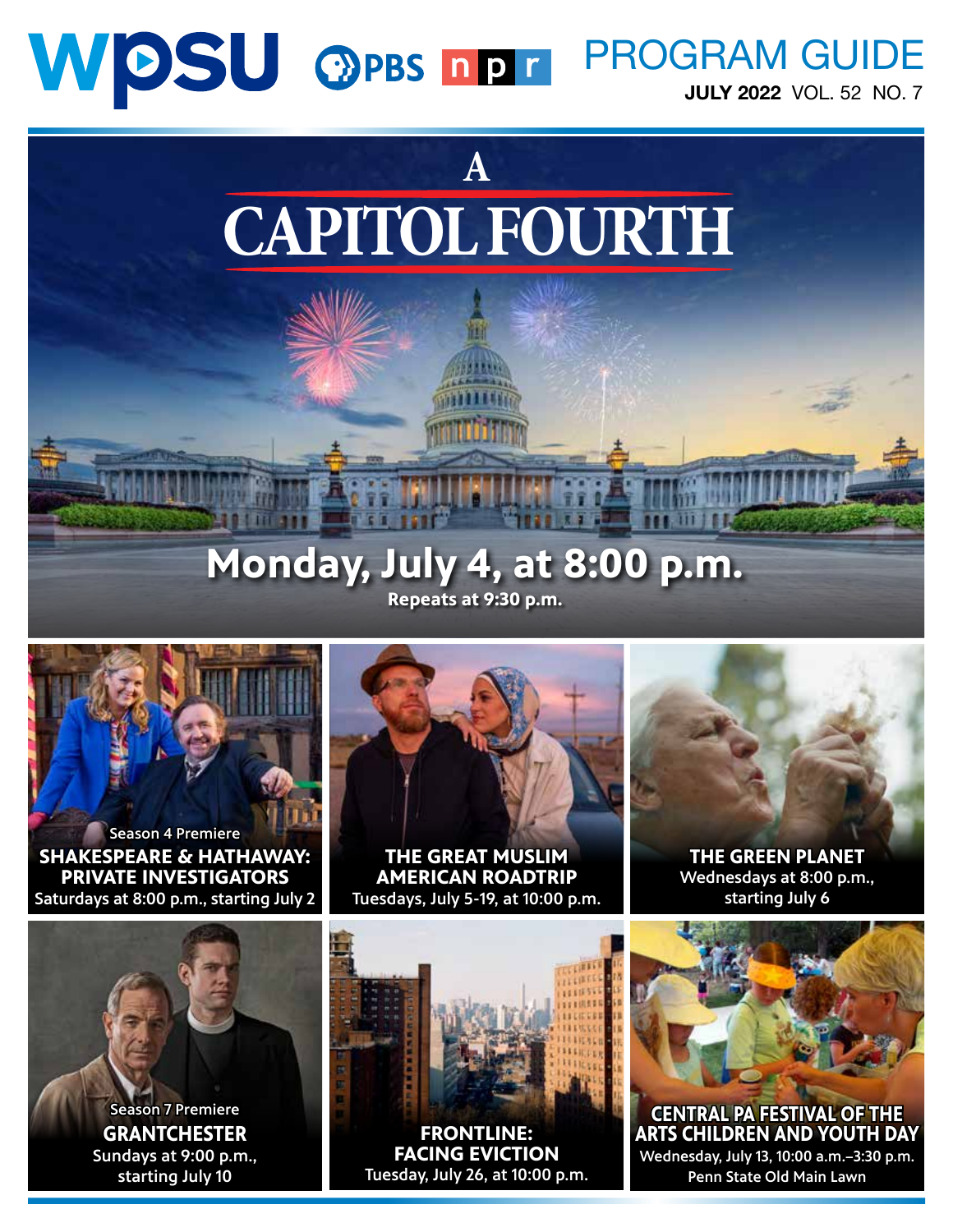#### FRIDAY, JUL 01

- 8:00 Washington Week
- 8:30 Firing Line with Margaret Hoover 9:00 The Great American Recipe
- *The Daily Dish*
- 10:00 American Anthems
- *Pocket Change*
- 10:30 Keystone Stories
- *The Forest*
- 11:00 Amanpour and Company

# SATURDAY, JUL 02

- 9:00 This Old House
- 9:30 American Woodshop
- 10:00 Downee Ocean, Hon!
- 11:00 GardenFit
- 11:30 Garden Smart
- 12:00 Hearts Above Clouds
- 1:00 Steven Raichlen's Project Fire
- 1:30 Family Ingredients
- 2:00 Kevin Belton's Cookin' Louisiana
- 2:30 Cook's Country
- 3:00 The Great American Recipe
- 4:00 Mary Berry's Simple Comforts
- 4:30 World's Greatest Cruises
- 5:00 Weekends with Yankee
- 5:30 PBS News Weekend
- 6:00 When Patsy Cline was Crazy 7:00 The Pennsylvania Game *Season 1, Episode 1 (1986)*
- 7:30 Oliver Twist *Part 1 of 6*
- 8:00 Shakespeare & Hathaway: Private Investigators *If It Be Man's Work*
- 9:00 Death in Paradise
- *Flames of Love*
- 10:00 Miriam and Alan: Lost in Scotland 11:00 Austin City Limits *Foo Fighters Rock Austin City Limits*

# SUNDAY, JUL 03

- 9:00 Classic Gospel
- 10:00 Articulate with Jim Cotter
- 10:30 EcoSense for Living
- 11:00 Journeys in Japan
- 11:30 Trails to Oishii Tokyo
- 12:00 Dining with the Chef
- 12:30 Christopher Kimball's
- Milk Street Television 1:00 Taste of Malaysia with Martin Yan
- 1:30 Les Stroud's Wild Harvest
- 2:00 Lidia's Kitchen
- 2:30 America's Test Kitchen
- 3:00 Craft in America
- 4:00 This Old House
- 4:30 Ask This Old House
- 5:00 MotorWeek
- 5:30 PBS News Weekend
- 6:00 Tell Me More with Kelly Corrigan
- 6:30 Shakespeare & Hathaway: Private Investigators
- 7:15 Scotland's Scenic Railways 8:00 Hotel Portofino
- *Invitations*
- 9:00 Endeavour on Masterpiece *Season 8: Terminus*
- 11:00 Luna & Sophie *The Confession*

## MONDAY, JUL 04

 8:00 A Capitol Fourth 2022 9:30 A Capitol Fourth 2022 (repeat) 11:00 Amanpour and Company

10:00 Unforgotten Season 4 on Masterpiece *Episode 1* 11:00 Austin City Limits

SUNDAY, JUL 10 9:00 Classic Gospel

 2:00 Lidia's Kitchen 2:30 America's Test Kitchen 3:00 Craft in America 4:00 This Old House 4:30 Ask This Old House 5:00 MotorWeek

5:30 PBS News Weekend

 8:00 Hotel Portofino *Uncoverings*

10:00 Cobra

10:00 POV

11:00 The Hunter *Episode 1*

 6:00 Tell Me More with Kelly Corrigan 6:30 Shakespeare & Hathaway: Private Investigators 7:15 Scotland's Scenic Railways

 9:00 Grantchester on Masterpiece *Season 7, Episode 1*

Landmarks along the Trail

*Grandparents and Other* 

with Baratunde Thurston *Idaho: Tied to the Land* 10:00 The Great Muslim American

*Tulsa to Albuquerque* 11:00 Amanpour and Company

WEDNESDAY, JUL 13

*Ultimate Space Telescope* 10:00 Expedition with Steve Backshall

*Death of the Small Coppers*

*Expedition Volcanic Underworld*

*A Bridge Over Troubled Waters:* 

*Season 2, Episode 1*

MONDAY, JUL 11 8:00 Antiques Roadshow *American Stories* 9:00 The Great Ride:

*Wuhan Wuhan* 11:30 Amanpour and Company

TUESDAY, JUL 12 8:00 Finding Your Roots

*Strangers* 9:00 America Outdoors

Road Trip

 8:00 The Green Planet *Water Worlds*

*Saudi Arabia:* 

11:00 Amanpour and Company

THURSDAY, JUL 14 8:00 Midsomer Murders

9:00 NOVA

10:00 Articulate with Jim Cotter 10:30 EcoSense for Living 11:00 Journeys in Japan 11:30 Trails to Oishii Tokyo 12:00 Dining with the Chef 12:30 Christopher Kimball's Milk Street Television 1:00 Taste of Malaysia with Martin Yan 1:30 Les Stroud's Wild Harvest

*Sarah Jarosz/Billy Strings*

#### TUESDAY, JUL 05

- 8:00 Finding Your Roots *All in the Family* 9:00 America Outdoors with Baratunde Thurston *Death Valley: Life Blooms* 10:00 The Great Muslim American Road Trip *Life is a Highway:*
- *Chicago to Joplin, Missouri* 11:00 Amanpour and Company

## WEDNESDAY, JUL 06

- 8:00 The Green Planet
- *Tropical Worlds*
- 9:00 NOVA
- *Universe Revealed: Age of Stars* 10:00 Expedition with Steve Backshall *Kamchatka: Expedition Grizzly River*
- 11:00 Amanpour and Company

#### THURSDAY, JUL 07

- 8:00 Midsomer Murders
- *The Ghost of Causton Abbey* 9:30 Broadchurch
- *Season 1, Episode 4* 10:30 Real Road Adventures *Jungfrau Region*
- 11:00 Amanpour and Company

# FRIDAY, JUL 08

- 8:00 Washington Week
- 8:30 Firing Line with Margaret Hoover
- 9:00 The Great American Recipe *Love Language*
- 10:00 American Anthems
- *Soldier on all Fours* 10:30 Keystone Stories
	- *Drive-In Theatres*
- 11:00 Amanpour and Company

## SATURDAY, JUL 09

- 9:00 This Old House
- 9:30 American Woodshop
- 10:00 The Green Planet
- 11:00 GardenFit
- 11:30 Garden Smart
- 12:00 Roadtrip Nation: Native Way Forward
- 1:00 Steven Raichlen's Project Fire
- 1:30 Family Ingredients
- 2:00 Kevin Belton's Cookin' Louisiana
- 2:30 Cook's Country
- 3:00 The Great American Recipe
- 4:00 Mary Berry's Simple Comforts
- 4:30 World's Greatest Cruises
- 5:00 Weekends with Yankee
- 5:30 PBS News Weekend 6:00 America Outdoors
- with Baratunde Thurston 7:00 The Pennsylvania Game
- *Season 1, Episode 2 (1986)* 7:30 Oliver Twist
- *Part 2 of 6* 8:00 Shakespeare & Hathaway:
- Private Investigators *If Music be the Food of Love*

JULY LISTINGS

 9:00 Death in Paradise *Stab in the Dark*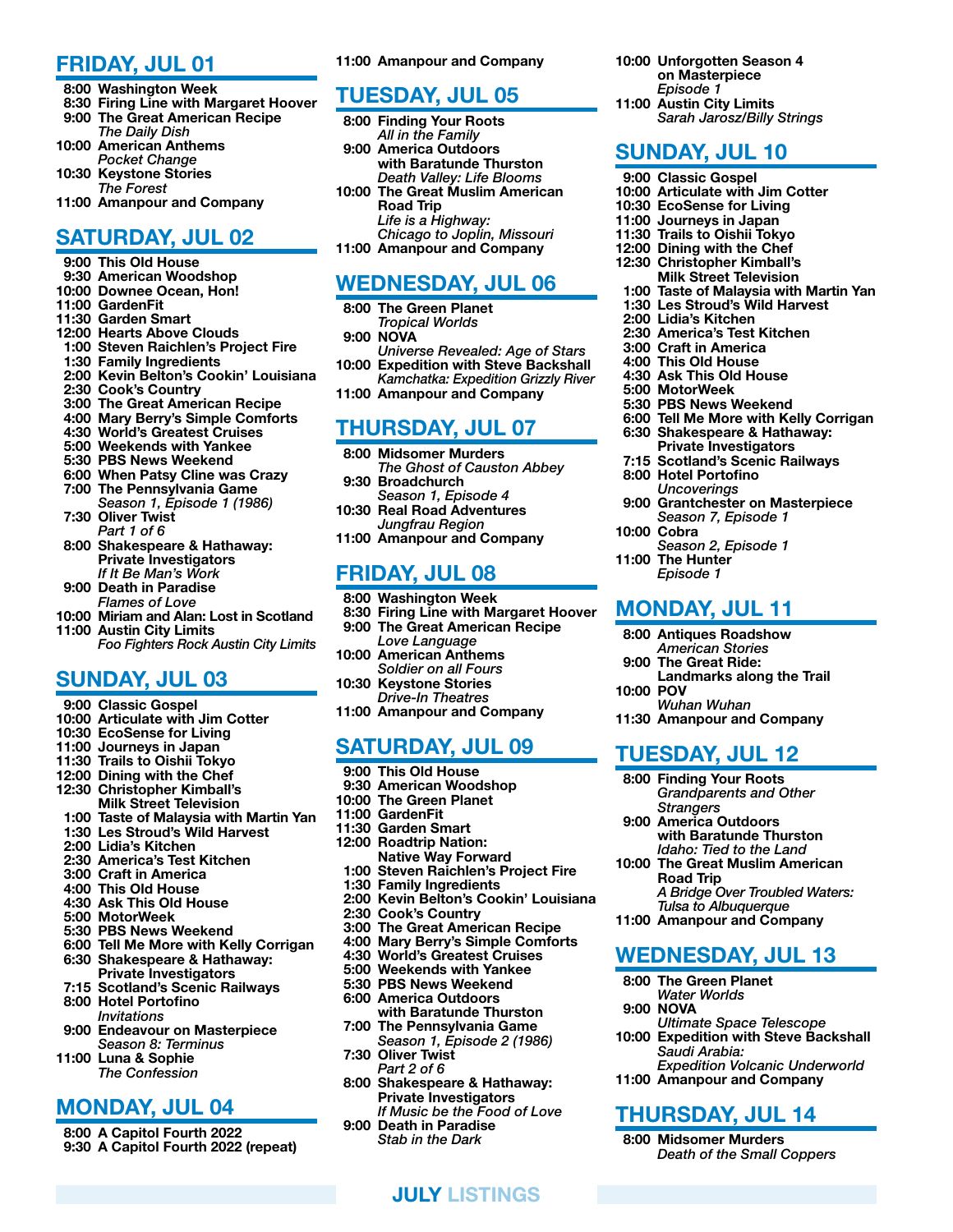- 9:30 Broadchurch *Season 1, Episode 5* 10:30 Real Road Adventures *Lake Geneva Region*
- 11:00 Amanpour and Company

## FRIDAY, JUL 15

- 8:00 Washington Week
- 8:30 Firing Line with Margaret Hoover
- 9:00 The Great American Recipe *Moveable Feasts*
- 10:00 American Anthems *Let the Words Come Out* 10:30 Keystone Stories
- *The Arts are Alive*
- 11:00 Amanpour and Company

## SATURDAY, JUL 16

- 9:00 This Old House 9:30 American Woodshop 10:00 The Green Planet 11:00 Growing a Greener World 11:30 Garden Smart 12:00 The Great Ride:
- Landmarks Along The Trail
- 1:00 Steven Raichlen's Project Fire
- 1:30 Family Ingredients
- 2:00 Kevin Belton's Cookin' Louisiana
- 2:30 Cook's Country
- 3:00 The Great American Recipe
- 4:00 Mary Berry's Simple Comforts
- 4:30 World's Greatest Cruises
- 5:00 Weekends with Yankee 5:30 PBS News Weekend
- 
- 6:00 America Outdoors with Baratunde Thurston 7:00 The Pennsylvania Game
- *Season 1, Episode 3 (1986)* 7:30 Oliver Twist
- *Part 3 of 6* 8:00 Shakespeare & Hathaway: Private Investigators *Too Much of Water*
- 9:00 Death in Paradise *Hidden Secrets*
- 10:00 Unforgotten Season 4 on Masterpiece
- *Episode 2* 11:00 Austin City Limits *Brandy Clark/Charley Crockett*

# SUNDAY, JUL 17

- 9:00 Classic Gospel
- 10:00 Expedition with Steve Backshall
- 11:00 Journeys in Japan
- 11:30 Trails to Oishii Tokyo
- 12:00 Dining with the Chef
- 12:30 Christopher Kimball's Milk Street Television
- 1:00 Taste of Malaysia with Martin Yan
- 1:30 Les Stroud's Wild Harvest
- 2:00 Lidia's Kitchen
- 2:30 America's Test Kitchen
- 3:00 Craft in America
- 4:00 This Old House
- 4:30 Ask This Old House
- 5:00 MotorWeek
- 5:30 PBS News Weekend
- 6:00 Tell Me More with Kelly Corrigan 6:30 Shakespeare & Hathaway:
- Private Investigators 7:15 The Indian Doctor
- *The Arrival* 8:00 Hotel Portofino
- *Discoveries*
- 9:00 Grantchester on Masterpiece *Season 7, Episode 2*
- 10:00 Cobra
- *Season 2, Episode 2* 11:00 The Hunter
	- *Episode 2*

# MONDAY, JUL 18

- 8:00 Antiques Roadshow *Meadow Brook Hall, Hour Three* 9:00 Castles:
- Secrets, Mysteries and Legends *Germany*
- 10:00 POV *Manzanar, Diverted: When Water Becomes Dust* 11:00 Amanpour and Company

# TUESDAY, JUL 19

- 8:00 Finding Your Roots *Secrets & Lies* 9:00 America Outdoors
- with Baratunde Thurston *LA: It's a Vibe*
- 10:00 The Great Muslim American Road Trip *Back on the Road Again: Arizona, Nevada, California*
- 11:00 Amanpour and Company

# WEDNESDAY, JUL 20

- 8:00 The Green Planet
- *Seasonal Worlds*
- 9:00 NOVA *Universe Revealed: Milky Way* 10:00 Expedition with Steve Backshall
- *Kyrgyzstan:*
- *Expedition Mountain Ghost* 11:00 Amanpour and Company

## THURSDAY, JUL 21

- 8:00 Midsomer Murders
- *Drawing Dead*
- 9:30 Broadchurch
- *Season 1, Episode 6*
- 10:30 Real Road Adventures *Liechtenstein*
- 11:00 Amanpour and Company

# FRIDAY, JUL 22

- 8:00 Washington Week
- 8:30 Firing Line with Margaret Hoover
- 9:00 The Great American Recipe *Party on a Plate*
- 10:00 American Anthems
- *Make Tomorrow Come Today* 10:30 Keystone Stories
- *Black History Keepers* 11:00 Amanpour and Company

# SATURDAY, JUL 23

- 9:00 This Old House
- 9:30 American Woodshop
- 10:00 The Green Planet
- 11:00 Growing a Greener World
- 11:30 Garden Smart
- 12:00 In the Water, Behind the Lens
- 1:00 Steven Raichlen's Project Fire
- 1:30 Family Ingredients
- 2:00 Kevin Belton's Cookin' Louisiana

JULY LISTINGS

- 2:30 Cook's Country
- 3:00 The Great American Recipe 4:00 Mary Berry's Simple Comforts
- 4:30 World's Greatest Cruises
- 5:00 Weekends with Yankee
- 5:30 PBS News Weekend
- 6:00 America Outdoors with Baratunde Thurston
- 7:00 The Pennsylvania Game *Season 1, Episode 4 (1986)*
- 7:30 Oliver Twist *Part 4 of 6*
- 8:00 Shakespeare & Hathaway: Private Investigators *Most Wicked Speed*

*The Raconteurs/Black Pumas*

10:00 Expedition with Steve Backshall

 9:00 Death in Paradise *Damned If You Do...* 10:00 Unforgotten Season 4

SUNDAY, JUL 24 9:00 Classic Gospel

11:00 Journeys in Japan 11:30 Trails to Oishii Tokyo 12:00 Dining with the Chef 12:30 Christopher Kimball's Milk Street Television 1:00 Taste of Malaysia with Martin Yan 1:30 Les Stroud's Wild Harvest

 2:00 Lidia's Kitchen 2:30 America's Test Kitchen 3:00 Craft in America 4:00 This Old House 4:30 Ask This Old House 5:00 MotorWeek

10:00 Cobra

11:00 The Hunter *Episode 3*

9:00 Castles:

10:00 Frontline

10:00 POV

5:30 PBS News Weekend

 6:00 Tell Me More with Kelly Corrigan 6:30 Shakespeare & Hathaway: Private Investigators 7:15 The Indian Doctor *The Diary* 8:00 Hotel Portofino *Denouements*

 9:00 Grantchester on Masterpiece *Season 7, Episode 3*

Secrets, Mysteries and Legends

*Season 2, Episode 3*

MONDAY, JUL 25 8:00 Antiques Roadshow *Ca' D'zan - Hour Two*

*United Kingdom*

*Winter's Yearning* 11:00 Amanpour and Company

TUESDAY, JUL 26 8:00 Finding Your Roots *Science Pioneers* 9:00 America Outdoors

*Facing Eviction* 11:00 Amanpour and Company

with Baratunde Thurston *Appalachia: A Different Way*

on Masterpiece *Episode 3* 11:00 Austin City Limits